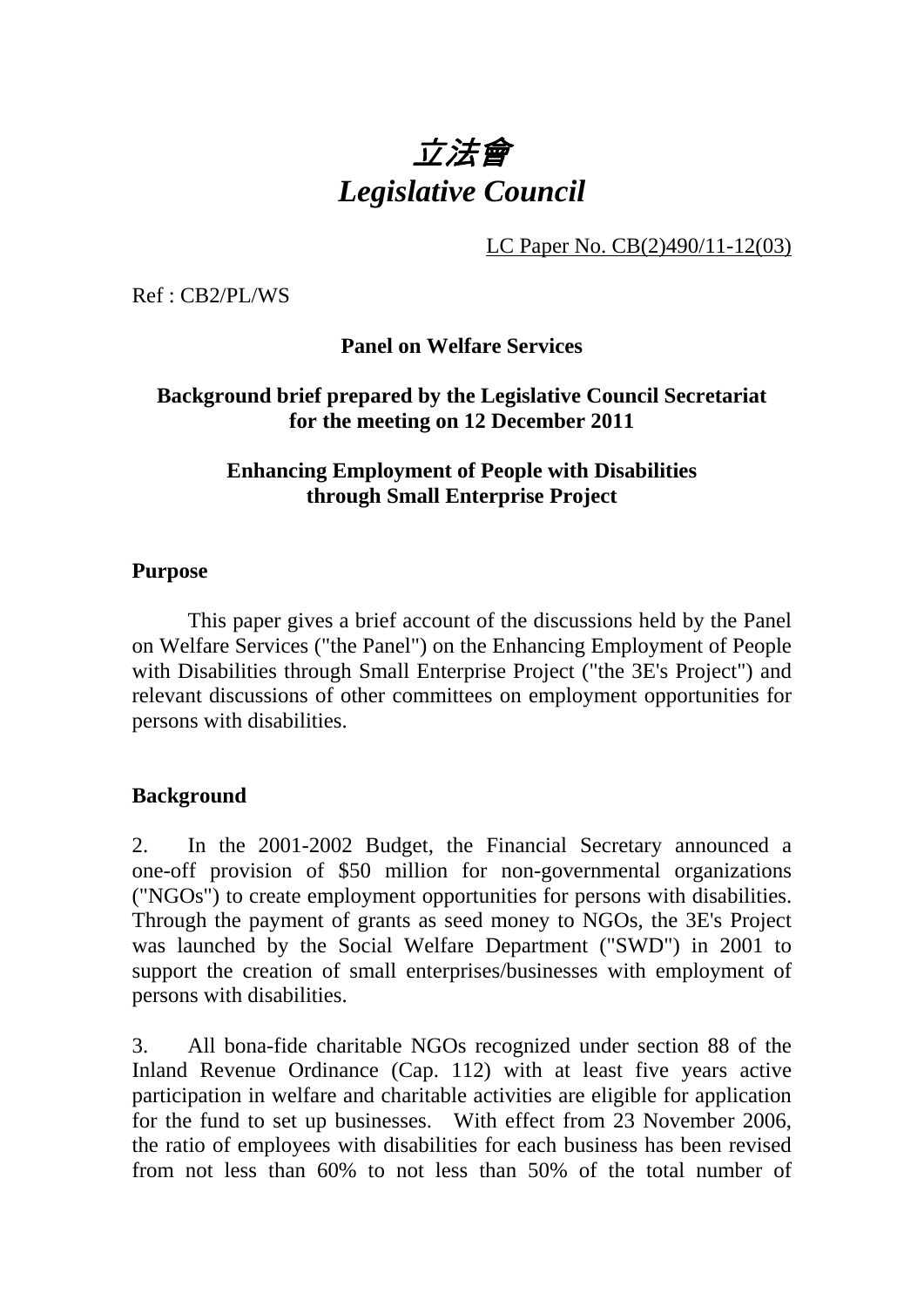employees in each enterprise and a proper employer-employee relationship is required; and the funding period has been extended from a maximum of one year to two years, with a funding ceiling of \$2 million per business remains unchanged.

# **Deliberations of members**

## Proposal to launch the 3E's Project

4. At its meeting on 11 June 2001, the Panel was consulted on the funding proposal of creation of a new commitment of \$50 million for the launch of the 3E's Project to assist NGOs to create and run small businesses employing persons with disabilities. In support of the proposal to enhance employment of persons with disabilities, members expressed concern that \$50 million could only benefit a small number of people as the maximum amount of a grant to each business project was \$2 million.

5. In the view of the Administration, the 3E's Project would benefit quite a sizeable number of persons with disabilities through careful selection of NGOs to start up businesses. Specifically, Assessment Panels comprising businessmen, financial/accounting personnel, persons with disabilities and government officials would be formed to provide the necessary commercial, financial, professional and policy input in the assessment. In vetting the applications for the grant, the Assessment Panel would consider whether the proposed business was viable, whether the applicant had management capability including experience, qualification and past performance in business, and the extent of benefit to persons with disabilities. A ceiling of \$2 million per business would be provided to an NGO covering the cost of equipment, fitting-out works and the initial working capital for the procurement of stocks and payment of initial operating expenses (normally not exceeding 12 months) for the preparatory business or marketing team. The supported business was expected to be able to run on a self-financing basis.

6. According to the Administration, the modus operandi of businesses under the 3E's Project would help persons with disabilities enjoy genuine employment in a carefully planned and sympathetic working environment. It resolved the problem of continuous transition of persons with disabilities in different training and job settings and having difficulty in sustaining a job in the open market.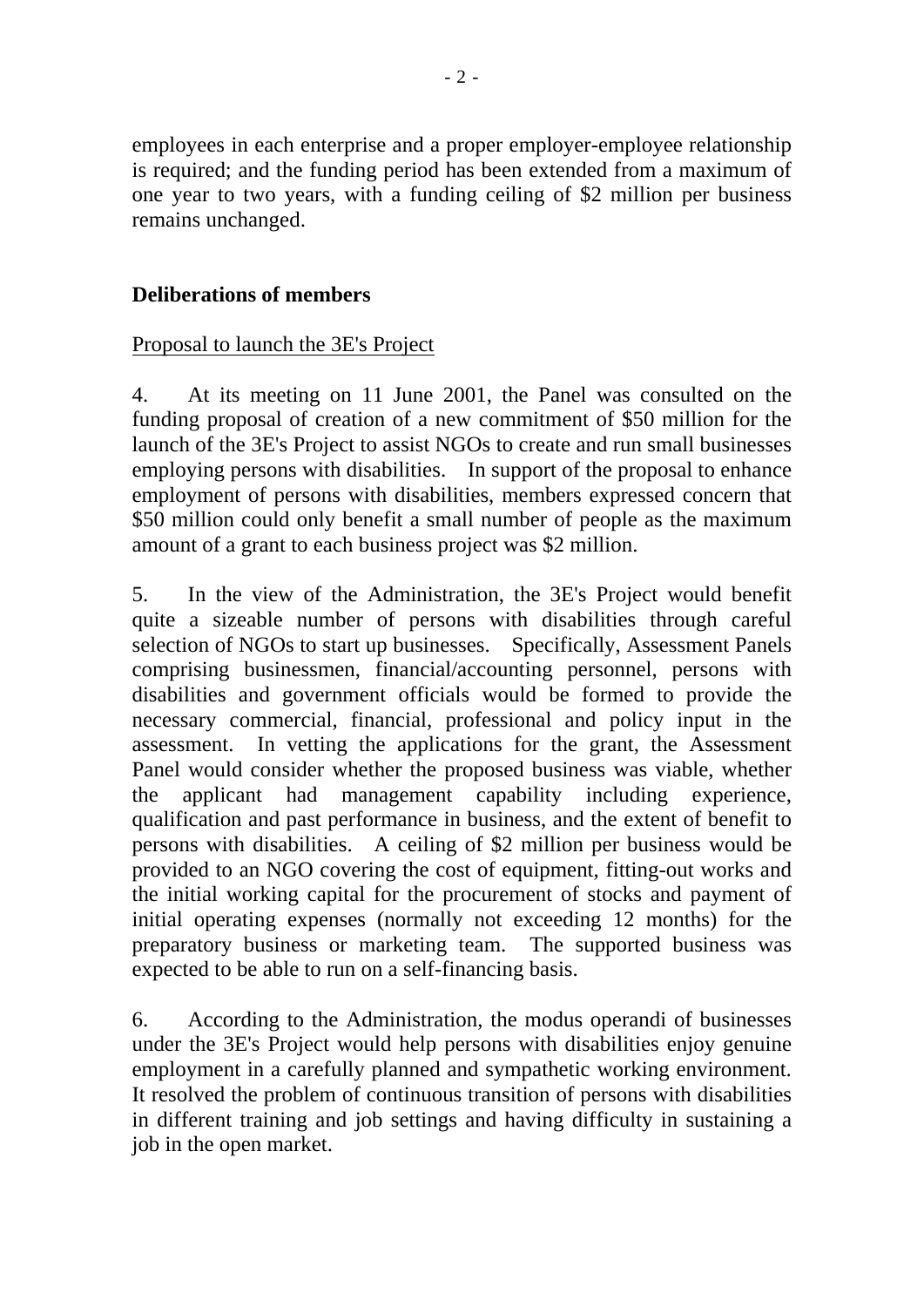7. Some members were concerned about the support which SWD would render to the successful NGOs in running small businesses employing persons with disabilities, and measures in place to protect these employees from being exploited by their private sector employers.

8. The Administration advised that the supported business would be required to employ persons with disabilities for at least 60% of the total workforce in the business at any one time. SWD would inspect the business at any time, and follow through with these businesses for a period of at least three years with the operators submitting progress reports, business plans, financial reports and audited accounts as necessary. The business would be evaluated through indicators such as the number of persons with disabilities employed and the income of persons with disabilities engaged in the businesses.

9. Members were further advised that the Marketing Consultancy Office (Rehabilitation) (" $MCO(R)$ ") of SWD working under an Advisory Committee including persons with business experience and persons with disabilities, would be responsible for administering the Project. The profits made from these business projects should be used for enhancing the businesses or rehabilitation services or other welfare services run by the NGO concerned.

# Employment opportunities for persons with disabilities

10. The Subcommittee to Study Issues Relating to the Provision of Boarding Places, Senior Secondary Education and Employment Opportunities for Children with Special Educational Needs formed in the Third Legislative Council had examined, among others, the Administration's supportive measures to create more employment opportunities for persons with disabilities and studied the effectiveness of these measures to enhance the employment of persons with disabilities. The relevant extract of the Subcommittee's report is in **Appendix I**. The Panel also discussed measures to promote employment opportunities and support measures for disabled persons to secure employment in the labour market. Members' views are summarized in paragraphs 11 to 16 below.

11. Members took the view that the Administration, as the largest employer in Hong Kong, should take the lead in participating in programmes aiming at creating and offering employment to persons with disabilities, rather than relying on NGOs and the private sector to do so.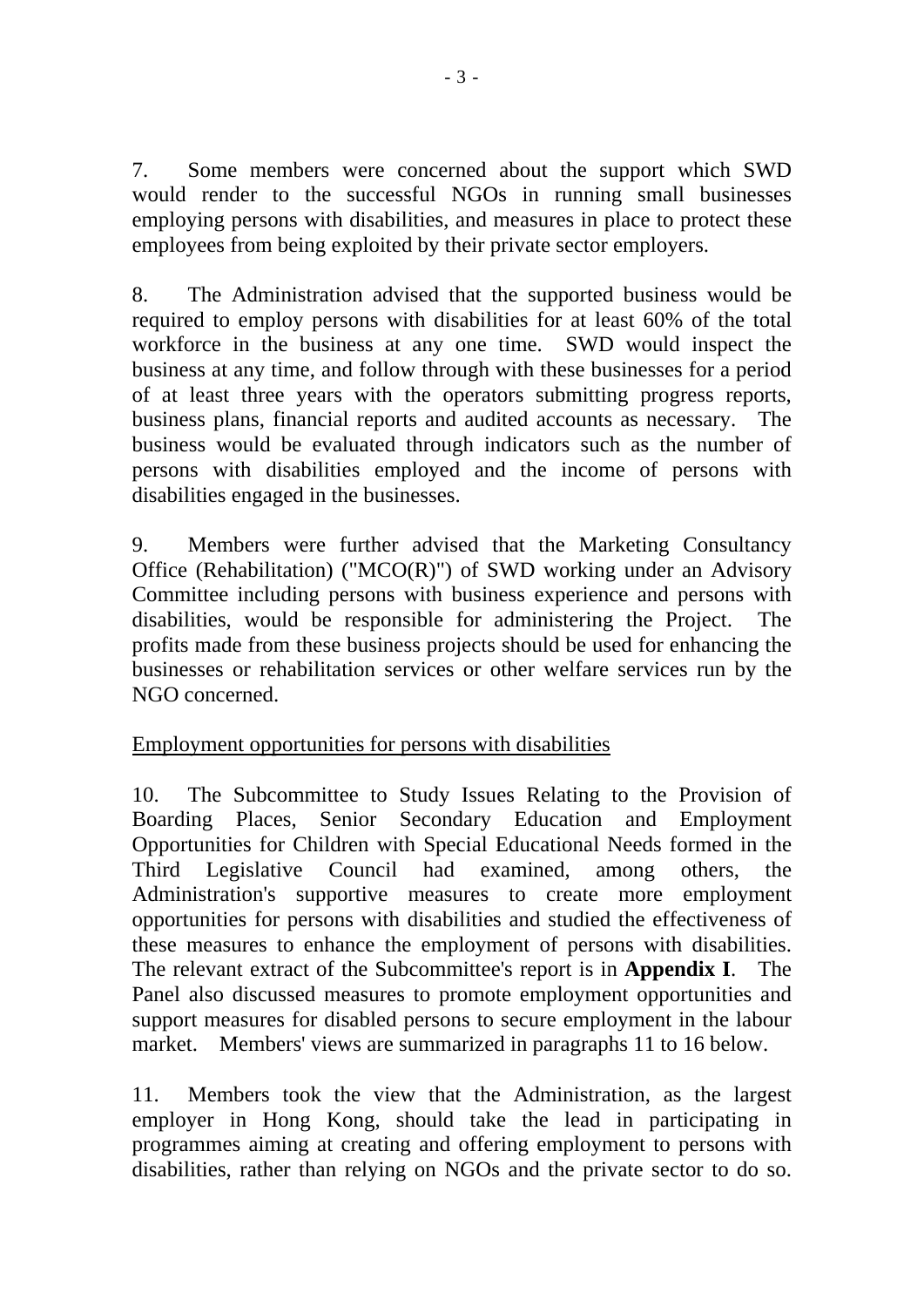Some members considered that the Government should set aside specific service contracts for awarding to NGOs employing persons with disabilities.

12. The Administration had stressed that government departments were very willing to hire persons with disabilities. Apart from this, government departments would endeavour to award tenders for procurement of services to NGOs employing persons with disabilities on the premises that the principle of open and fair competition would not be violated.

13. Some members raised the concern on whether the Administration would adopt restricted tenders to promote employment of persons with disabilities. The Administration advised that a number of NGOs had successfully bid for government service contracts through restricted tenders and set up small enterprises under the 3E's Project, including retail shops or refreshment kiosks in premises managed by government departments. Bureaux and departments had also been encouraged to award more service contracts to NGOs of the 3E's Project by restricted tenders and a list of NGOs participating in the 3E's Project had been issued to Directors of Bureaux and Heads of Departments for reference.

14. In the course of deliberations, members were given to understand from the Administration that as at the end of 2007, 45 enterprises of various natures had been set up by 20 NGOs under the 3E's projects, creating 537 employment opportunities of which 390 were tailored-made for persons with disabilities. As only \$24.8 million under the provision had been used in six years, members urged SWD to step up publicity to encourage the launch of more 3E's projects. Members also noted with disappointment that between 2004 and 2007, MCO(R) assisted in securing only 39 full-time and 17 part-time jobs for persons with disabilities, and the total amount of job orders and tender contracts secured for various rehabilitation services was \$39.41 million only. Members considered it necessary for MCO(R) to review expeditiously its work to identify room for improvement.

15. Some members were of the view that an employment quota might be implemented on a progressive basis, starting with Government bureaux and department, to be followed by Government subvented organizations, statutory bodies and then private enterprises.

16. The Administration had reservations about the introduction of a quota system as such a quota system had not been proven successful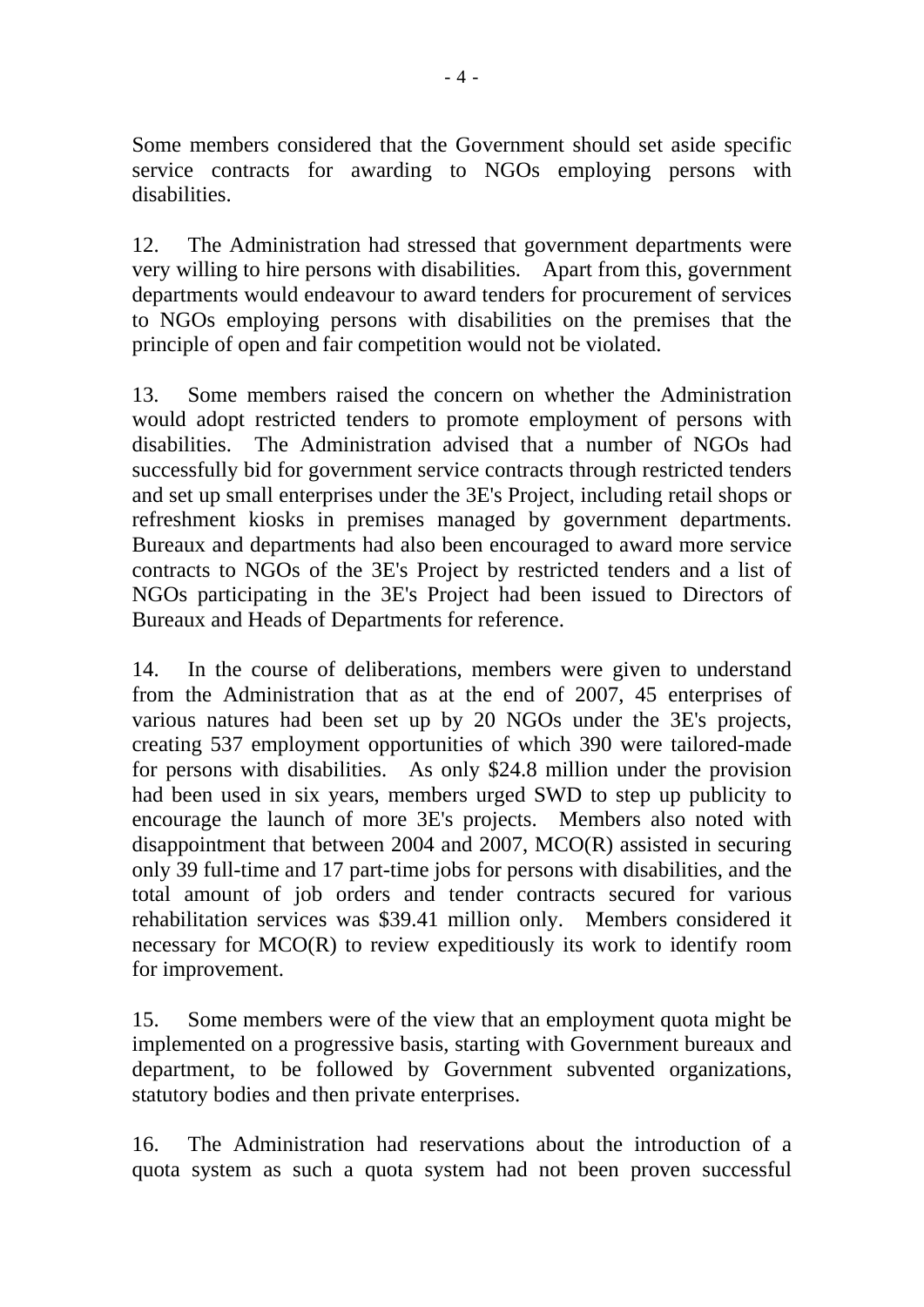overseas in helping persons with disabilities find jobs. The Administration reiterated its stance that the employment of persons with disabilities should be based on their work abilities and not their disabilities. Moreover, a large majority of companies in private sector were small and medium-sized enterprises. Imposing an employment quota on them would adversely affect their operation. The Government considered it more appropriate to promote the employment of persons with disabilities through encouragement and other measures such as priority procurement of products and using services of persons with disabilities. According to the Administration, in 2009, there were some 3,200 employees with disabilities in the civil service. A number of welfare organizations were supportive of the policy on employment of persons with disabilities. The ratio of employees with disabilities in the Tung Wah Group of Hospitals had increased from 1.64% to 2.01%. The Yan Chai Hospitals and the Pok Oi Hospital also aimed at increasing the number of employees with disabilities to about 2%.

## Implementation of the 3E's Project

17. At the Panel meeting on 14 June 2010, members were updated that as at end of May 2010, some \$36 million had been granted under the 3E's Project to support the setting up of 61 small social enterprise projects, which had created about 500 employment opportunities for persons with disabilities. Apart from assisting NGOs in setting up social firms and small businesses, MCO(R) also organized marketing events and publicity activities to promote work abilities of persons with disabilities.

18. At the Panel meeting on 21 October 2011, members were further updated that as at March 2011, 66 businesses had been set up under the 3E's Project, creating over 520 job positions specifically for persons with disabilities.

## Latest developments

19. As announced in the 2011-2012 Policy Address, the Government would inject \$100 million into the 3E's Project with a view to strengthening support for persons with disabilities in securing employment. The funding period of the Project will be extended from a maximum of two years to three years. The Administration will brief members on the funding proposal at the next regular meeting of the Panel on 12 December 2011.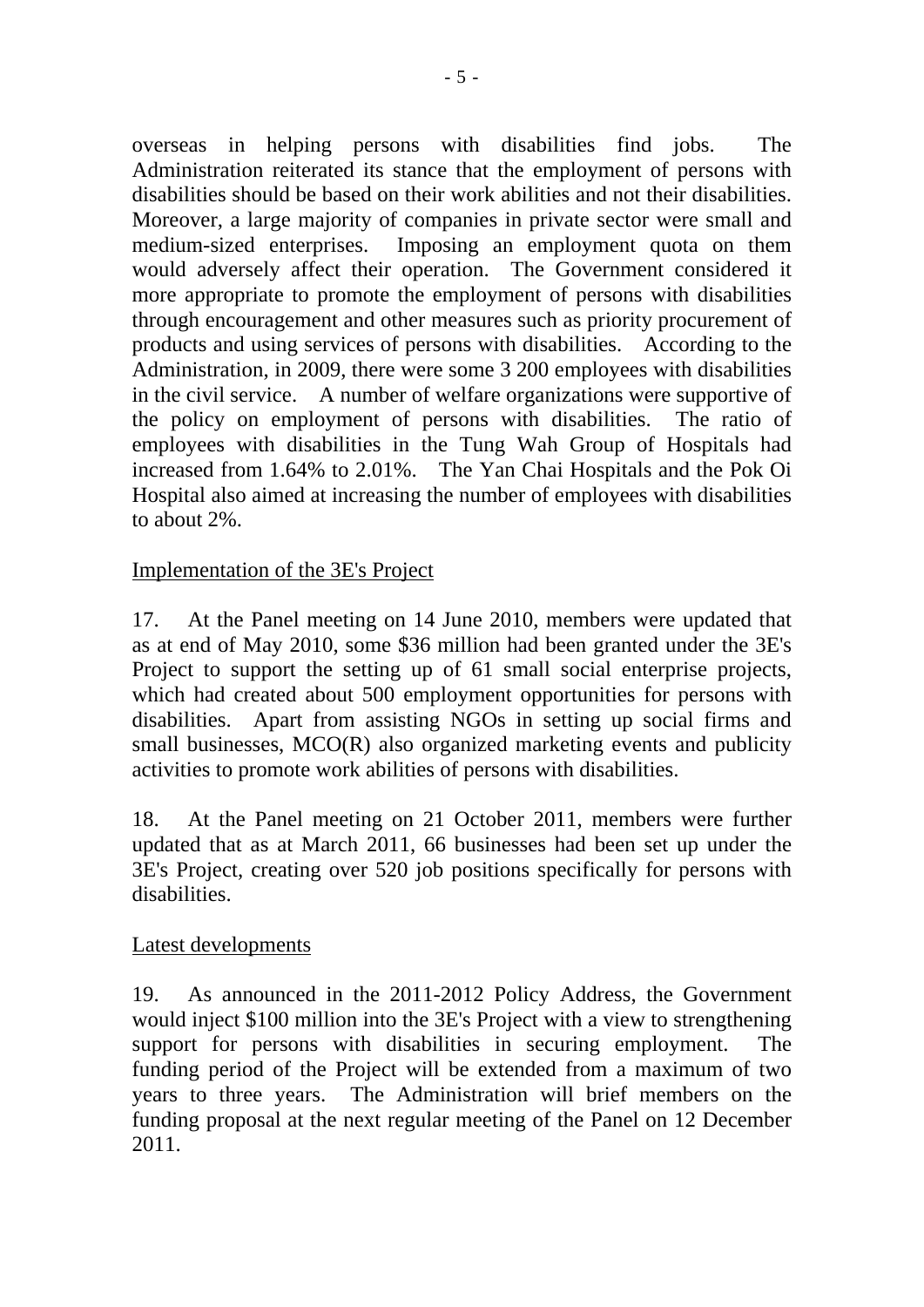# **Relevant papers**

20. A list of the relevant papers on the Legislative Council website is in **Appendix II**.

Council Business Division 2 Legislative Council Secretariat 6 December 2011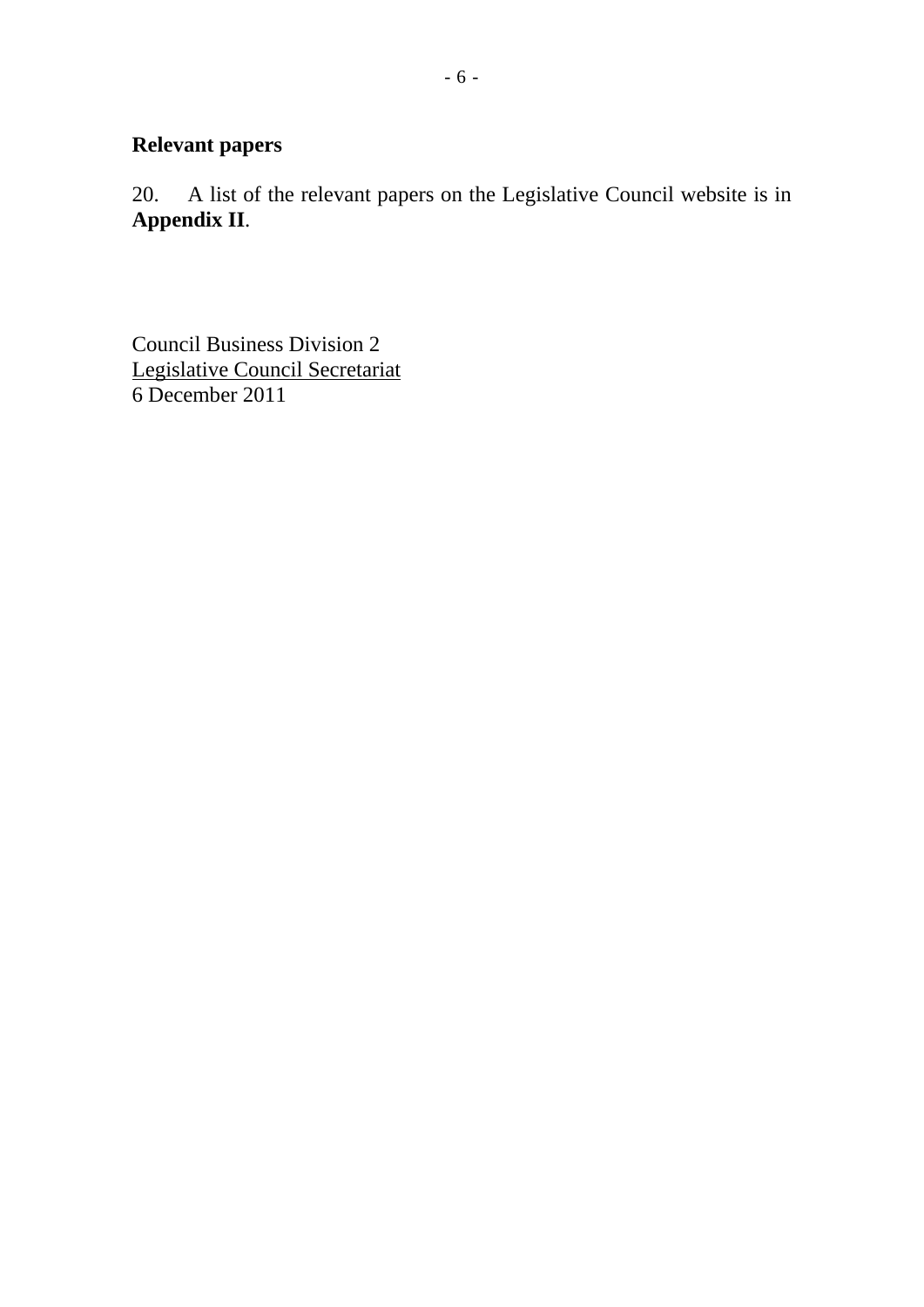## Extract from the Report of the Subcommittee to Study Issues Relating to the Provision of Boarding Places, Senior Secondary Education and Employment **Opportunities for Children with Special Educational Needs** (LC Paper No. CB(2)2140/07-08) **Chapter VI - Employment opportunities for persons with disabilities**

#### Introduction

6.1 The Subcommittee has examined the pathways for students with SEN after leaving school and the adequacy of existing measures to help them to secure productive and gainful employment. Members understand that for some students, their disabilities make it difficult for them to follow the mainstream path, and they need to be assisted to achieve self-reliant as far as possible and be integrated into the community.

Members note that at present, VTC and SWD provide various vocational 6.2 training and rehabilitation services for the disabled with different abilities. These include the Skills Centres, Integrated Vocational Training Centres, Sheltered Workshops, Supported Employment, and Integrated Vocational Rehabilitation Services Centres. The Selective Placement Division of the Labour Department (LD) provides personalized employment service to help place PWDs in open employment.

Members are of the view that many PWDs are able to be gainfully employed 6.3 given sufficient support by the Administration and acceptance by the community. The implementation of supportive measures to create more employment opportunities for PWDs is of paramount importance. The Subcommittee has studied the effectiveness of various measures to enhance the employment of PWDs.

## 3E's projects

Ą

The Financial Secretary announced in the 2001-2002 Budget a one-off 6.4 provision of \$50 million for NGOs to create employment opportunities for PWDs. The 3E's projects, i.e. Enhancing Employment of People with Disabilities through Small Enterprise Projects, are funded by the provision and run by SWD. Seed money is made available to NGOs to create small enterprises/businesses with a planned and sympathetic working environment to enable PWDs to enjoy genuine employment. The conditions are that the number of employees with disabilities should not be less than 50% of the total number of employees in each enterprise and a proper employer-employee relationship is required.

Members note that as at the end of 2007, 45 enterprises of various natures 6.5 have been set up by 20 NGOs under the 3E's projects, creating 537 employment opportunities of which 390 were tailored-made for PWDs. These businesses include cleaning, catering, car beauty, mobile massage, retail shops, vegetable supply and processing, household service, travel agency, etc. As only \$24.8 million under the provision has been used in six years, members urge SWD to step up publicity to encourage the launch of more 3E's projects.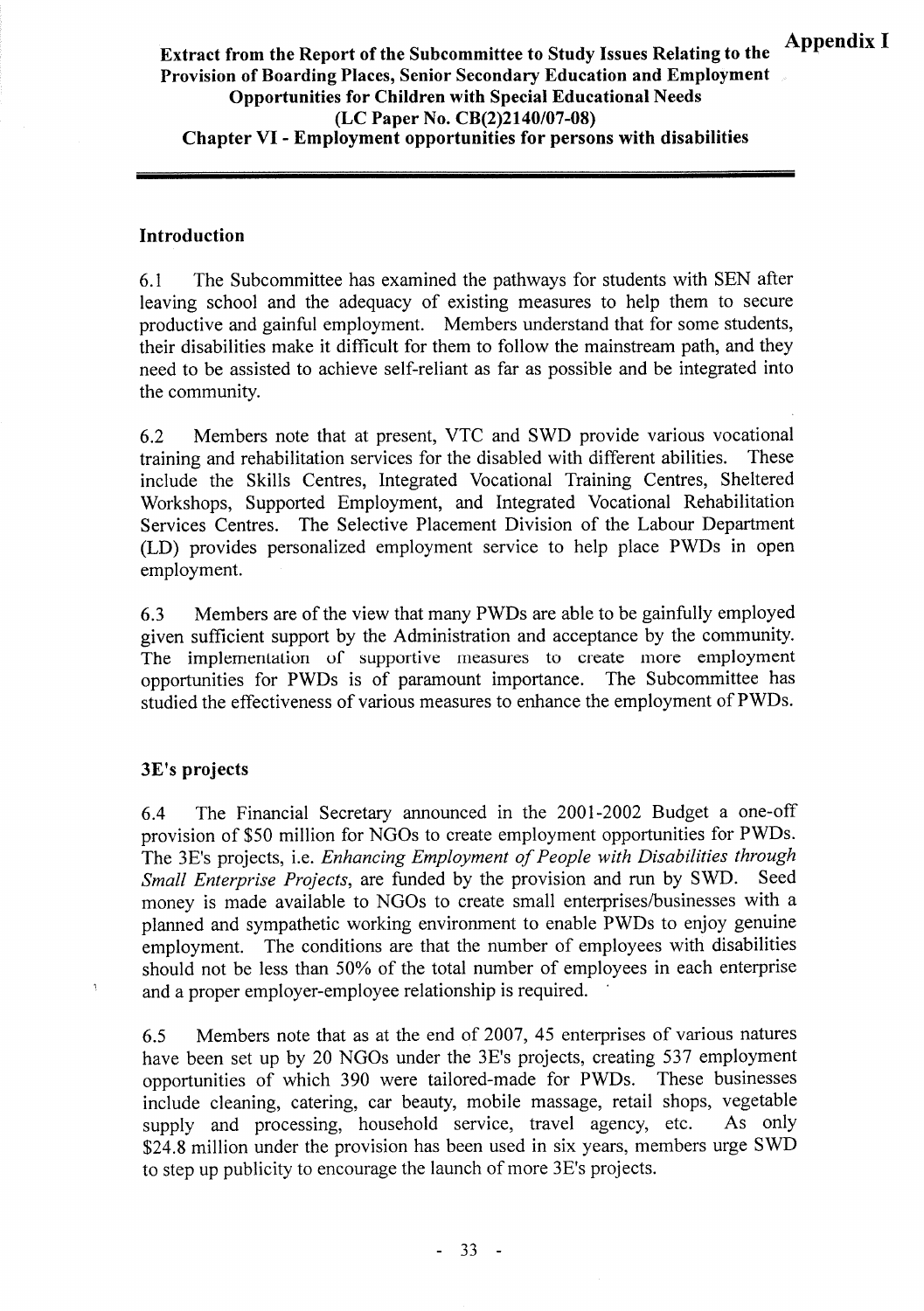## **Marketing Consultancy Office (Rehabilitation)**

6.6 The Marketing Consultancy Office (Rehabilitation) ( $MCO(R)$ ) was set up by SWD with the objective to enhance employment and training opportunities for PWDs through innovative, effective and efficient business development and marketing approaches. MCO(R) assists NGOs in setting up social enterprises and small businesses under the 3E's projects, promotes the products produced and services provided by PWDs, and coordinates NGOs to secure job orders.

6.7 Members note with disappointment that between 2004 and 2007, MCO(R) assisted in securing only 39 full-time and 17 part-time jobs for PWDs, and the total amount of job orders and tender contracts secured for various rehabilitation services was \$39.41 million only. Members consider it necessary for MCO(R) to review expeditiously its work to identify room for improvement.

#### **Social enterprises**

Social enterprises are businesses with the social objective to create direct 6.8 training and employment opportunities for PWDs. The surplus generated by these enterprises will be reinvested for the furtherance of the employment and training of PWDs. Notwithstanding the pledge of the Financial Secretary in the 2006-2007 Budget Speech to further assist the development of social enterprises by facilitating their participation in tenders of Government contracts, only six service contracts with a total contract sum of \$660,110 were offered by Government departments to social enterprises through  $MCO(R)$  in 2006-2007; the details are in Appendix XI.

Members are of the view that the Administration should take the lead in 6.9 employing PWDs to set a good example for NGOs, public bodies and private The small number of service contracts offered by Government enterprises. departments to social enterprises through  $MCO(R)$  does not accord with its proclaimed policy to promote social enterprises. As the Financial Services and the Treasury Bureau is responsible for formulating policies and devising guidelines for the procurement of services by Government departments, the Subcommittee has put forward its proposal to the Secretary for Financial Services and the Treasury for setting a minimum percentage or amount of services procured by individual Government departments to social enterprises by restricted tender.

In his reply to the Subcommittee, the Secretary for Financial Services and  $6.10$ the Treasury has stated that the Government procurement policy is that procurement should premise on the principles of fair and open competition, value for money, transparency and public accountability. The current Government procurement system has already allowed the flexibility for bureaux and departments to procure services from NGOs employing PWDs through restricted tender. For example, the Leisure and Cultural Services Department has reserved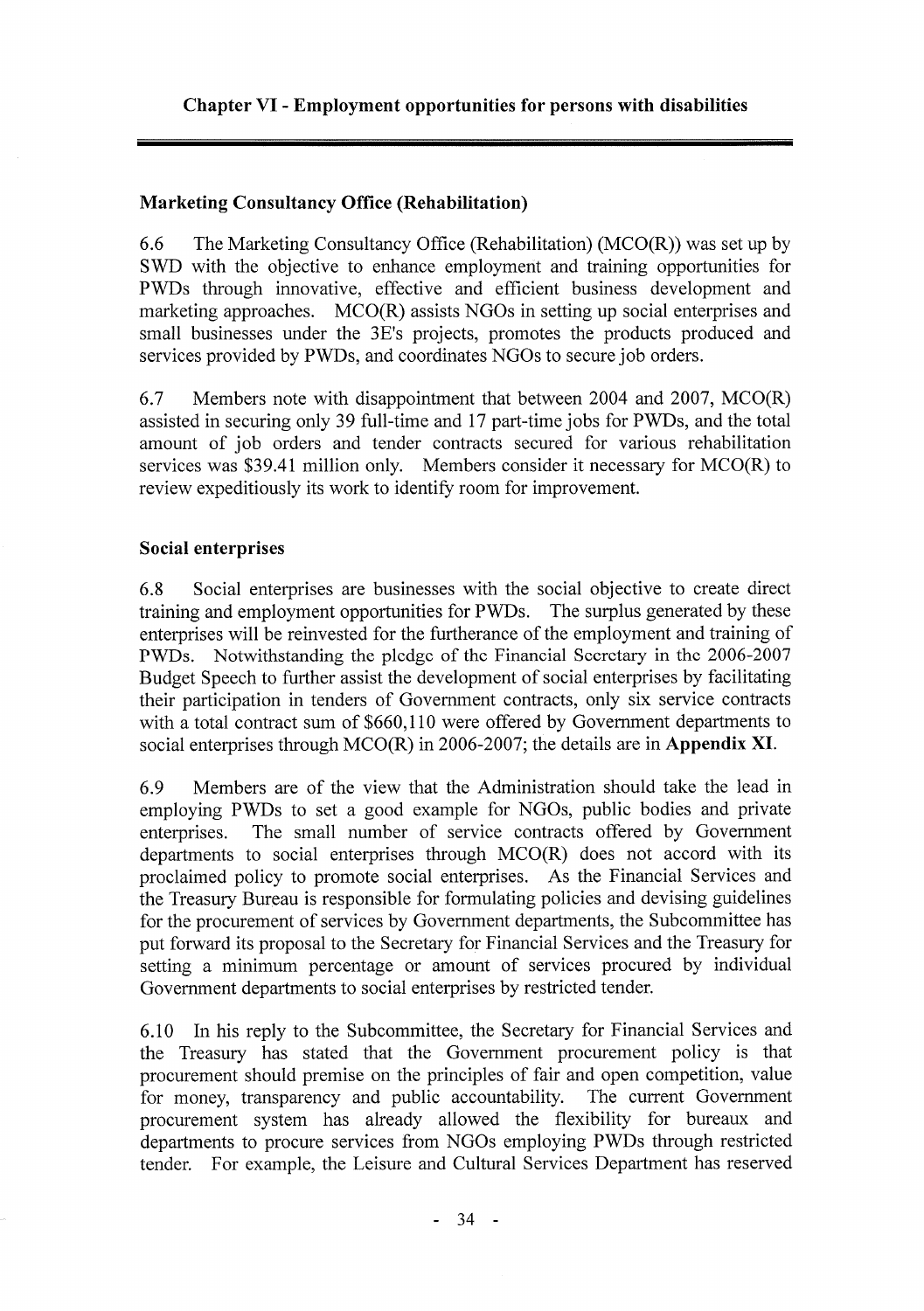#### Chapter VI - Employment opportunities for persons with disabilities

refreshment/catering outlets in nine venues for this purpose and 36 rehabilitation NGOs are on SWD's predetermined list. EDB and Home Affairs Department have each offered a similar venue for restricted tender by those 36 rehabilitation NGOs. The Marking Schemes of some service contracts will award additional marks to tenderers employing more PWDs. Given the diversity of services/products procured by the Government, it would not be practicable or appropriate for the Financial Services and the Treasury Bureau to require all bureaux/departments to set aside a certain percentage or amount of their services for NGOs or social enterprises employing PWDs.

#### **Tax incentives**

To encourage the employment of PWDs by the private sector, some 6.11 deputations have suggested the provision of tax incentives. Members have requested the Administration to examine the viability of introducing tax incentives as a positive encouragement measure for promoting the employment of PWDs.  $In$ the view of the Administration, under the existing provisions of the Inland Revenue Ordinance (Cap. 112), all costs related to the employment of staff (for both PWDs and able-bodied people) are already deductible in ascertaining the employer's assessable profits. Any enhanced tax deduction for the employment of PWDs Given Hong Kong's low-tax regime, would be against the basic taxation principle. the tax savings provided by such tax concessions are unlikely to be significant.

## **Employment indicators**

The Subcommittee considers that being the largest employer in Hong Kong, 6.12 the Administration should take the lead in employing PWDs to help them integrate into the community. However, as at 31 March 2007, there were only 3 263 disabled civil servants, representing around 2.1% of the strength of the civil service. The number of PWDs employed on non-civil service terms was 310.

Members consider the employment of PWDs by Government subvented 6.13 organizations (GSOs) and statutory bodies even more disappointing. Since May 2003, LWB had mobilized all relevant policy bureaux to encourage over 360 GSOs and statutory bodies to formulate a recruitment policy and an employment indicator for PWDs and to announce the number of PWDs employed in their annual reports. Tracking surveys were conducted to follow up the above efforts, and the latest one in December 2007 covered a total of 272 GSOs and statutory bodies. A total of 201 replies were received. Only 64 organizations (32%) had formulated policies and procedures regarding employment of PWDs; 13 organizations (6%) had set up an employment indicator of 2% on average; and 17 organizations (8%) had announced the numbers of PWDs employed in their annual reports.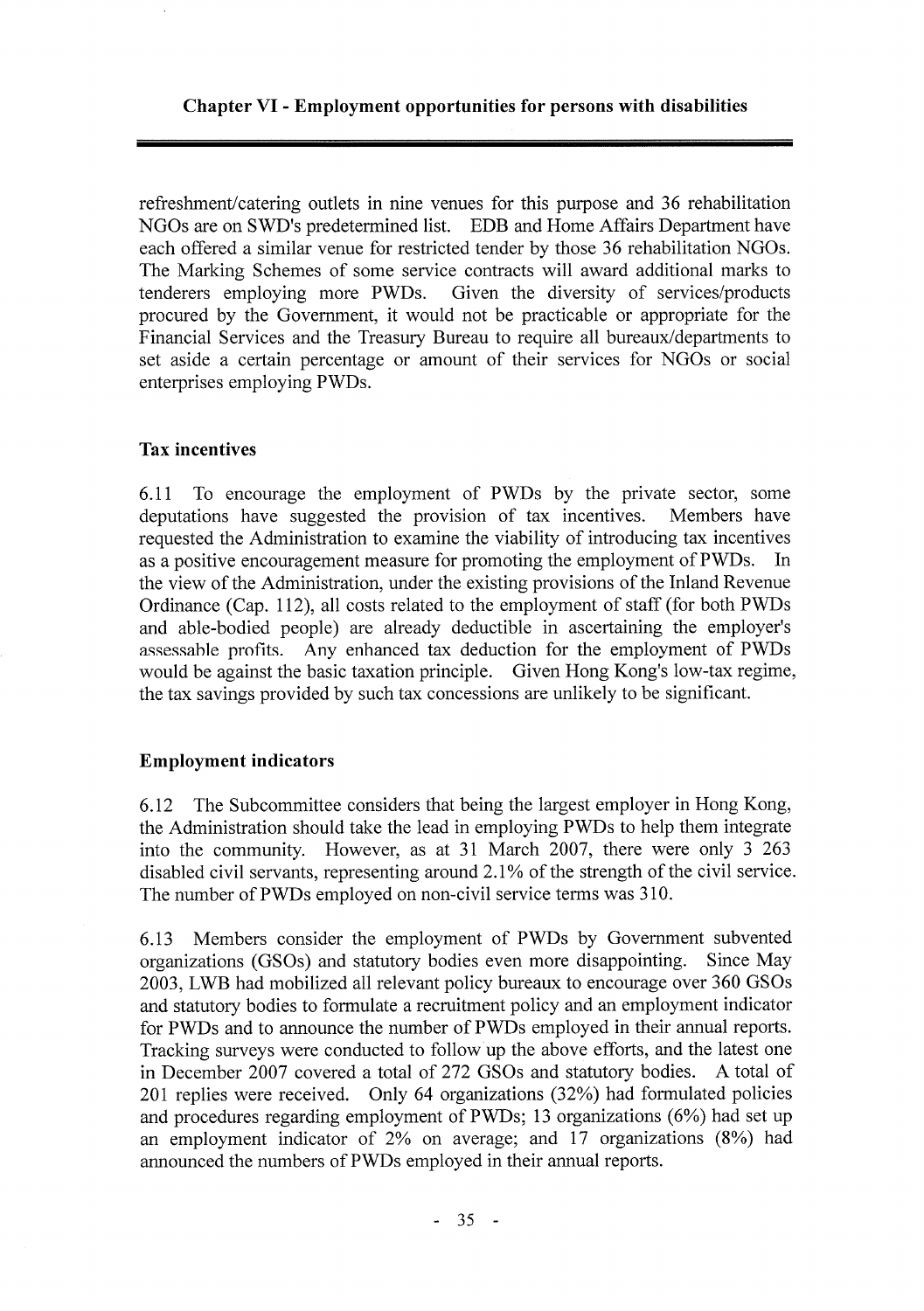6.14 To rectify the unsatisfactory situation, members have suggested that each GSO should set a target of having 2% disabled employees in three years' time, failing which GSOs would have to bear the consequence of a reduced subvention.

The Rehabilitation Advisory Committee and its Subcommittee on 6.15 Employment had discussed the Subcommittee's suggestion. In their view. imposing punishment on GSOs for failing to meet the target of employing PWDs, especially through reduction of their subvention, was not an appropriate measure for achieving the purpose of employing more PWDs. Reduced subvention will only affect the quality and quantity of their services provided to users including PWDs.

6.16 To address the concern about reduced subvention, members have proposed an alternative of withholding 2% of the annual subvention for GSOs and statutory bodies with 50 or more employees until they have achieved the employment target of having 2% of disabled employees. For GSOs and statutory bodies with less than 50 employees, they should be required to use 2% of their annual subvention for procuring the services from PWDs.

The Subcommittee on Employment of the Rehabilitation Advisory 6.17 Committee discussed the Subcommittee's alternative proposal at its meeting on 18 April 2008. Again, members of the Subcommittee on Employment consider the alternative proposal not a positive and appropriate measure for achieving the purpose of promoting the employment of PWDs. In their view, should the alternative proposal be adopted, PWDs will be perceived as a liability, making them difficult to be accepted by their peers at work. They have suggested instead that positive encouragement measures, such as giving recognition to good employers and sharing of good practice, will be more effective in promoting the employment of PWDs in GSOs and statutory bodies.

Given the disappointingly few number of GSOs and statutory bodies which 6.18 have formulated policies and procedures regarding the employment of PWDs and set up an employment indicator, members are of the view that the names of the GSOs and statutory bodies covered in the tracking surveys conducted by LWB and their responses or lack of responses should be made public. This will be a positive measure to give due recognition to those GSOs and statutory bodies which have taken actions to promote the employment opportunities for PWDs, and at the same time, create deterrent effect on those which have refused to take measures on a voluntary basis in this regard.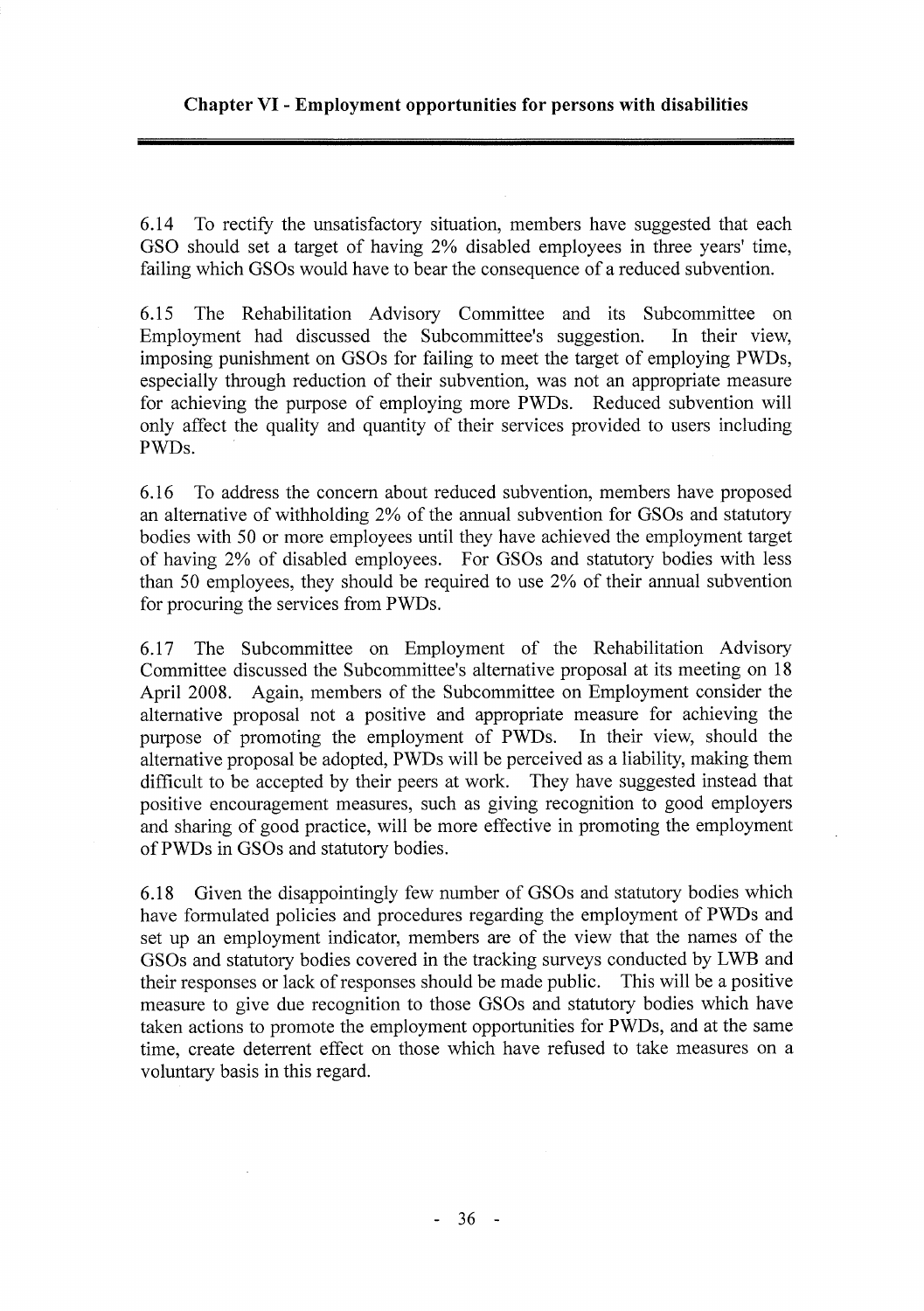#### Employment quota

Some members of the Subcommittee are of the view that an employment 6.19 quota for PWDs by legislation may need to be considered should the implementation of employment indicators on a voluntary basis fail to achieve the intended purpose. An employment quota should be implemented on a progressive basis, starting with Government bureaux and departments, to be followed by GSOs, statutory bodies and then private enterprises. There is a suggestion that each set-up with every 50 employees should employ two PWDs under the employment quota system.

The Administration has reservations about the introduction of a quota system.  $6.20$ According to the Administration, such a quota system has not been proven successful overseas in helping PWDs find jobs. For example, the United Kingdom had abolished its quota system after reviewing its effectiveness. Under a mandatory employment system, PWDs will be perceived as a liability, making them difficult to be accepted by their peers at work. PWDs should be helped to find appropriate jobs on the basis of their abilities rather than disabilities. Moreover, a large majority of companies in the private sector are small and medium-sized enterprises. Imposing an employment quota on them will adversely affect their operation. If they were to be exempted, then a quota system could hardly achieve the desired outcome.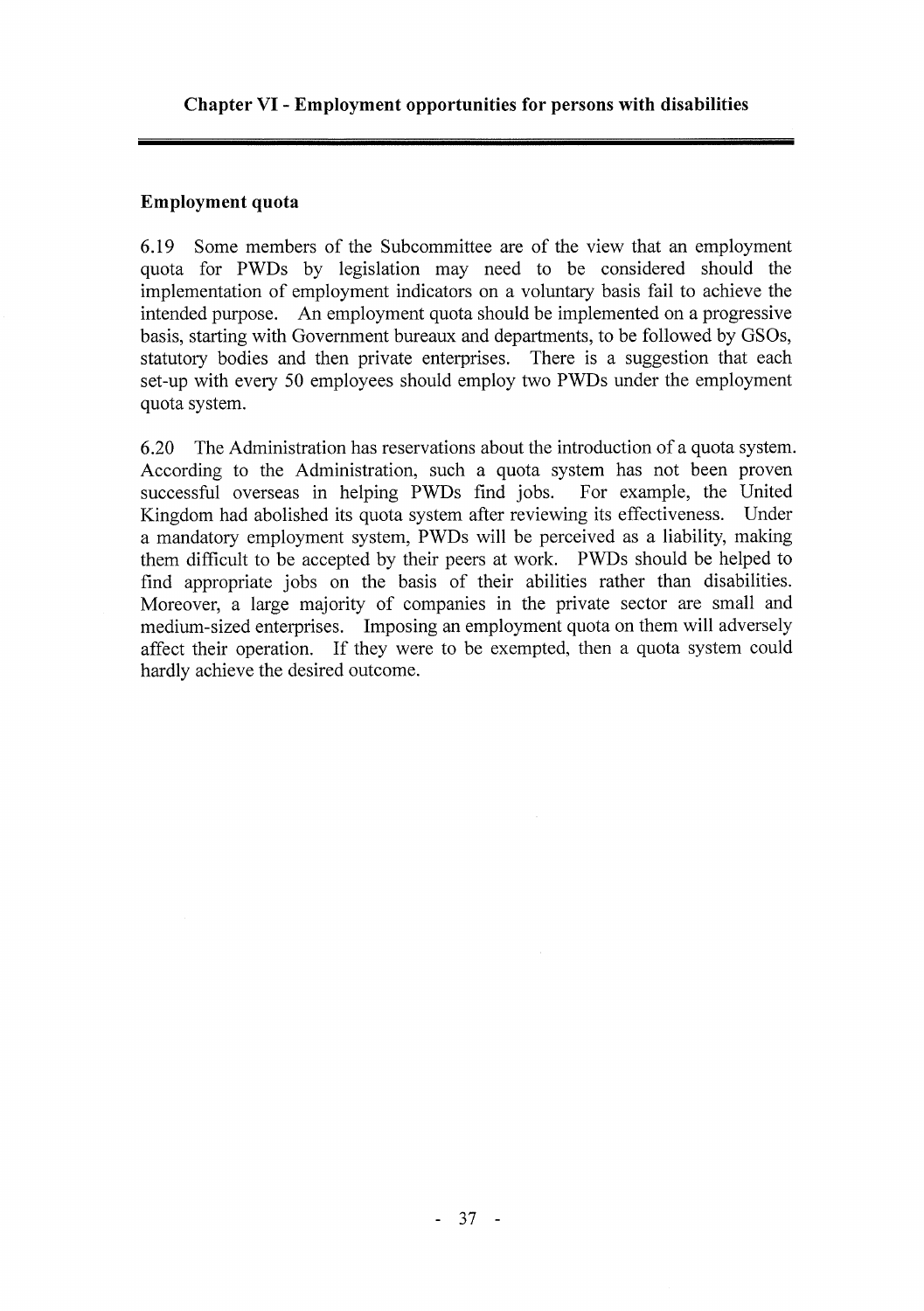## X X X X X

#### Recommendations

#### Employment opportunities

- $(38)$ take the lead in encouraging Government departments, GSOs and statutory bodies to employ PWDs;
- $(39)$ consider setting a certain percentage or amount of services procured by policy bureaux and Government departments from social enterprises employing PWDs by restricted tender;
- $(40)$ explore feasible options for providing tax incentives to encourage the employment of PWDs by private organizations;
- $(41)$ require GSOs and statutory bodies to set an employment target of having 2% of disabled employees which should be reached by phases;
- publish the names of GSOs and statutory bodies which have and have  $(42)$ not met the employment target;
- publish the unemployment rate of PWDs at regular intervals to reflect  $(43)$ the effectiveness of the various measures to support PWDs in seeking employment;
- $(44)$ strengthen the support for PWDs in seeking open employment, such as by increasing the diversity of job types for and extending the time for retaining the personal files on PWDs registered with the Selective Placement Division of LD, providing courses in the Skills Centres of VTC to tie in with the manpower market, and reinstating the Youth Ambassador Scheme to provide opportunities for enhancing the skills of participants for open employment;
- $(45)$ reinforce public education on the abilities and employability of PWDs; and
- consider establishing an inter-departmental team to coordinate and  $(46)$ oversee vocational training for PWDs.

X X X X X